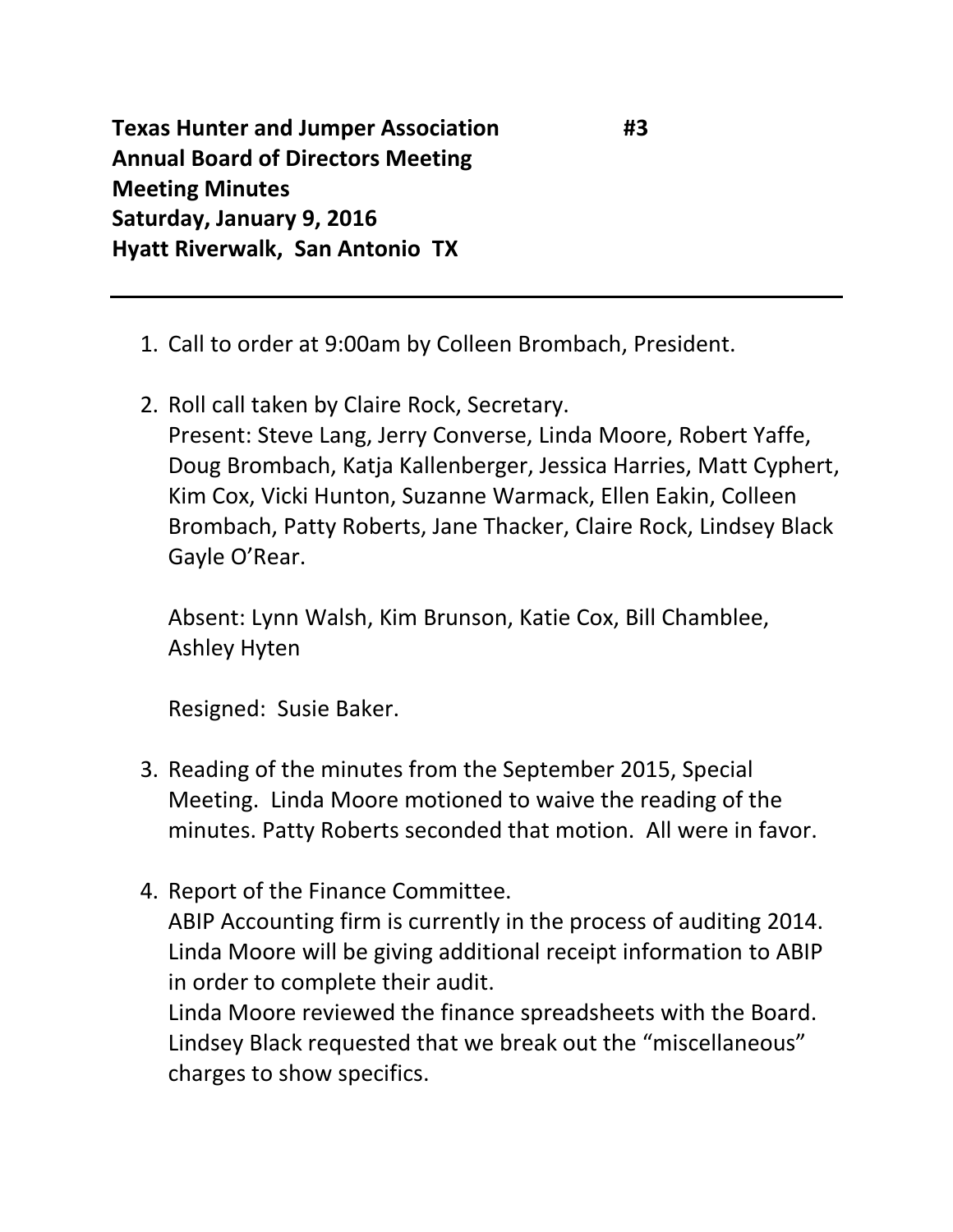Lindsey Black discussed potential CD rates for the monies currently in THJA savings. She noted that Prosperity Bank currently has jumbo rates at the \$50,000 deposit level. Lindsey will send an email to the executive committee following further research of the rates.

Lindsey Black motioned to have our accounting firm conduct an audit each year moving forward. Kim Cox seconded that motion. All were in favor.

Lindsey Black and Linda Moore are to review new categories etc for the Budget Review sheets.

5. Report of the Rule Book Committee by Jerry Converse. Jerry noted that the current Rule Book is on the THJA Web Site.

Colleen Brombach noted that a change needed to be made to the THJA By-Laws regarding the Executive Committee and the Annual Meeting. Doug Brombach motioned that we remove the rule regarding the requirement of "15 days prior to the Annual Meeting the officers shall present to the Board of Directors, a slate of nominees for officers and non-officer members of the executive committee". Steve Lang seconded the motion. All were in favor.

Lindsey Black requested that everyone take the time to review the By-Laws and Rule book before the Rules meeting in April.

6. Report of the Nominating Committee by Katja Kallenberger. Katja introduced our two new Board members; Jane Thacker of Denton, Texas and Ellen Eakin of Oak Point, Texas. Both are amateur riders and long time THJA members.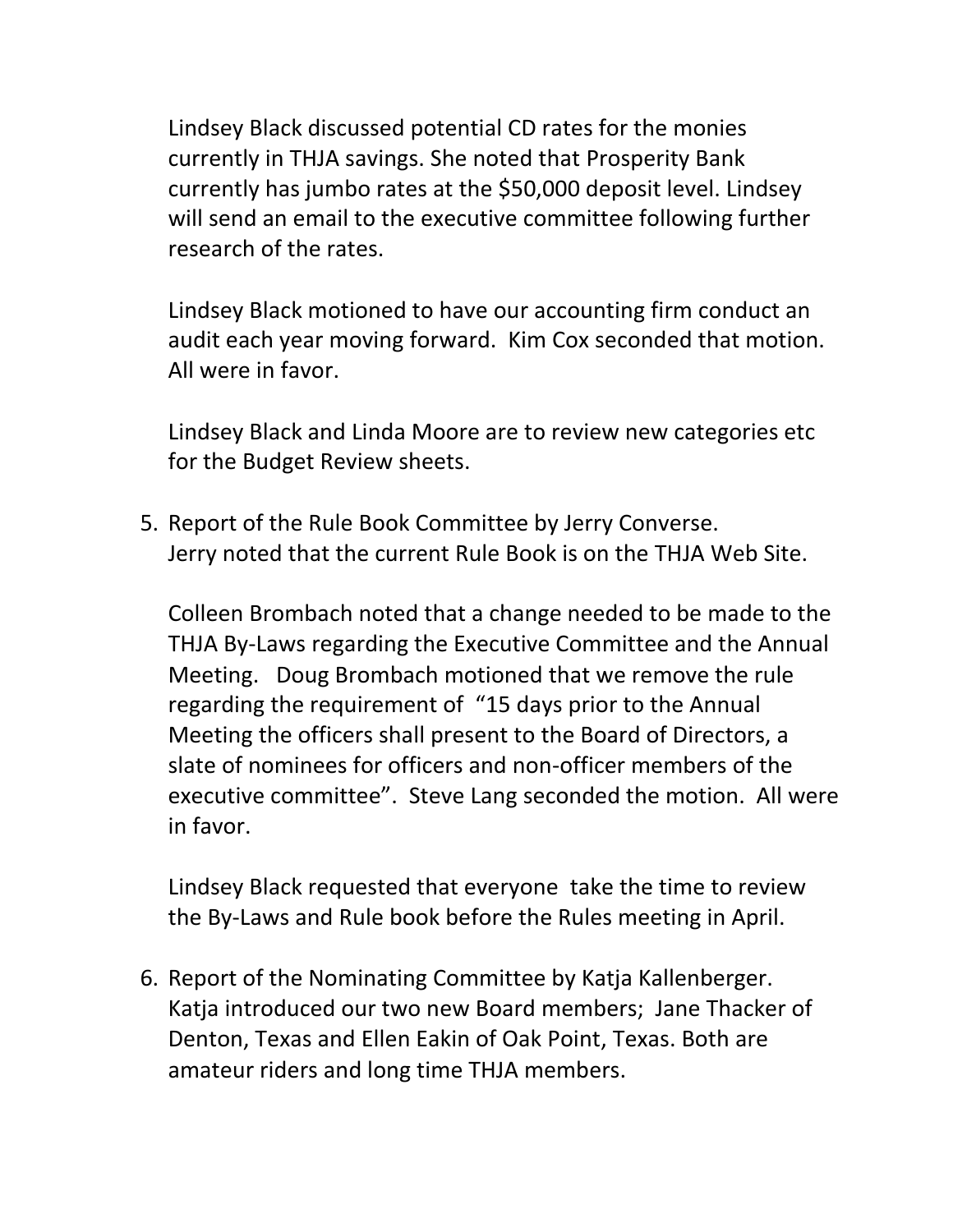The discussion regarding conference calls for future Board meetings was revisited, especially for the Wednesday meetings. Claire Rock agreed to contact Amy Uniss at GSWEC to determine how she sets up conference calls at the show facility and try to do coordinate for the Spring Rules Meeting.

Doug Brombach motioned the April Rules Meeting to have conference call in capability for the Board Members. Claire Rock seconded the motion. All were in favor.

- 7. Report of the Prize List Committee by Linda Moore. All prize lists have been reviewed through mid-April dates. Linda noted that there was no definite venue posted for the March or October Blue Ribbon Shows managed by Charles Throckmorton.
- 8. Report of the Show Standards Committee by Claire Rock. No show complaints have been submitted to THJA at this time.
- 9. Report of the Sponsorship Committee be Patty Roberts. Patty noted that only two organizations applied for sponsorships in 2015, North Texas Hunter Jumper Club for their annual benefit show (\$3500) and World Champion Hunter Rider (\$2000).

North Texas Hunter Jumper Club has once again applied for their 2016 benefit show (\$3500).

Lindsey Black initiated a discussion in regards to THJA having more visibility at horse shows. Promoting the organization through events, parties etc. may bring in new general members and potential Board members.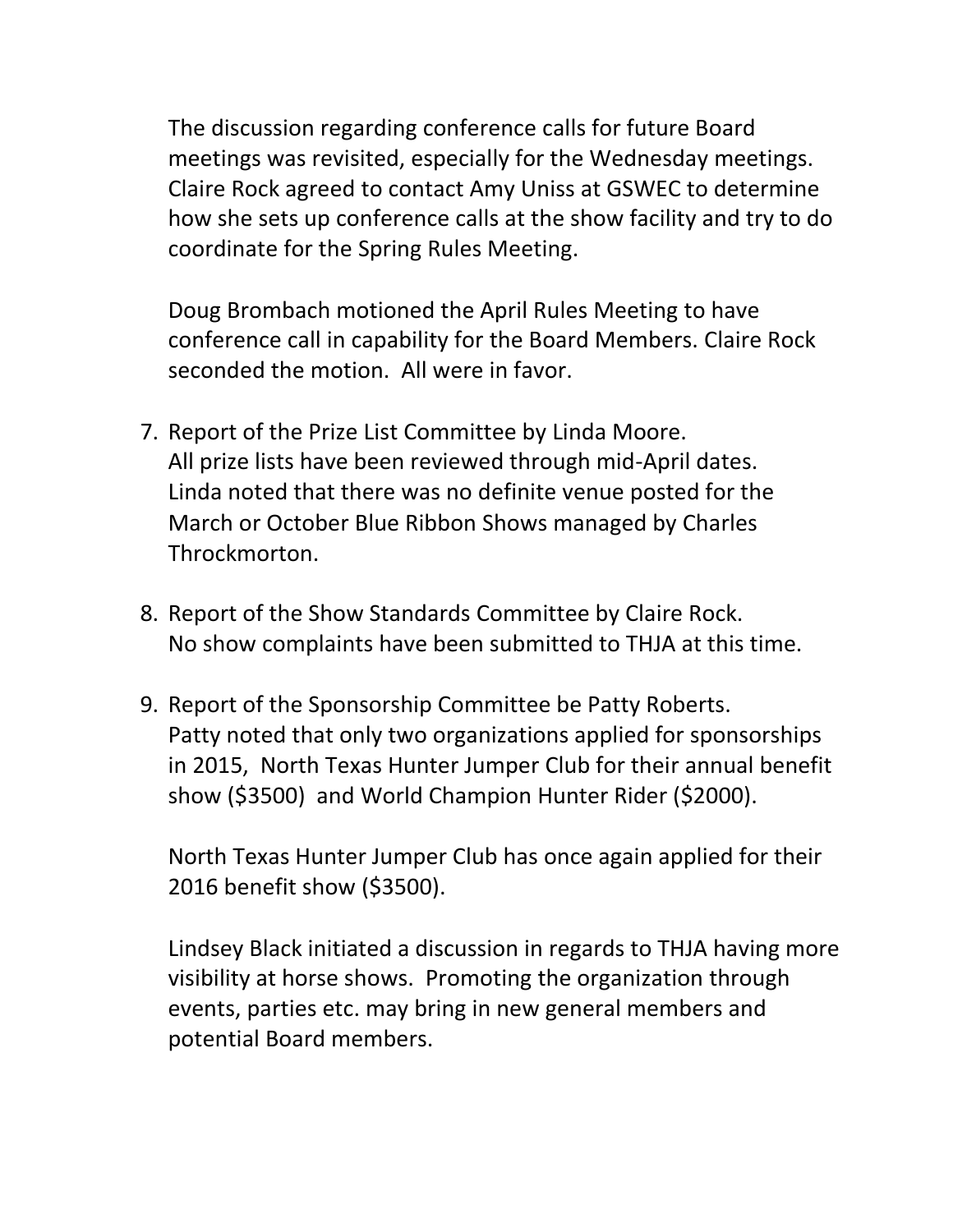Doug Brombach proposed that THJA provide an additional \$6000 during 2016 to sponsor parties/events at major horse shows. This should be divided into four \$1500 sponsorships. Linda Moore seconded that motion. All in favor.

These sponsorships will be used to boost THJA visibility at shows. Show managers should utilize the sponsorship form found on our web site and submit to Patty Roberts as noted.

10. Report on the Web Site and information systems by Robert Yaffe. Robert noted that we are in need of a new printer for letters and membership cards etc. Claire Rock made a motion for the purchase of a new printer. Lindsey Black seconded the motion. All were in favor.

> Robert also noted that we are still in need of horse show photos for the web site. Lindsey Black offered to contact the two main show photographers. Should they be willing to provide us with photos, we would offer them a link on the THJA home page.

11. Report on USEF and USHJA News by Colleen Brombach and Patty Roberts.

> The Zones are being revised for committees; Hunters and jumpers will be combined as one committee. Child/Adult Jumper finals will become a Zone event rather than regional. Child/Adult Hunter finals will also have a final event.

 New USEF drug rules are in effect as of December 1, 2015. All individuals in contact with a participating horse are now liable. This includes, rider, trainer, owner and even groom.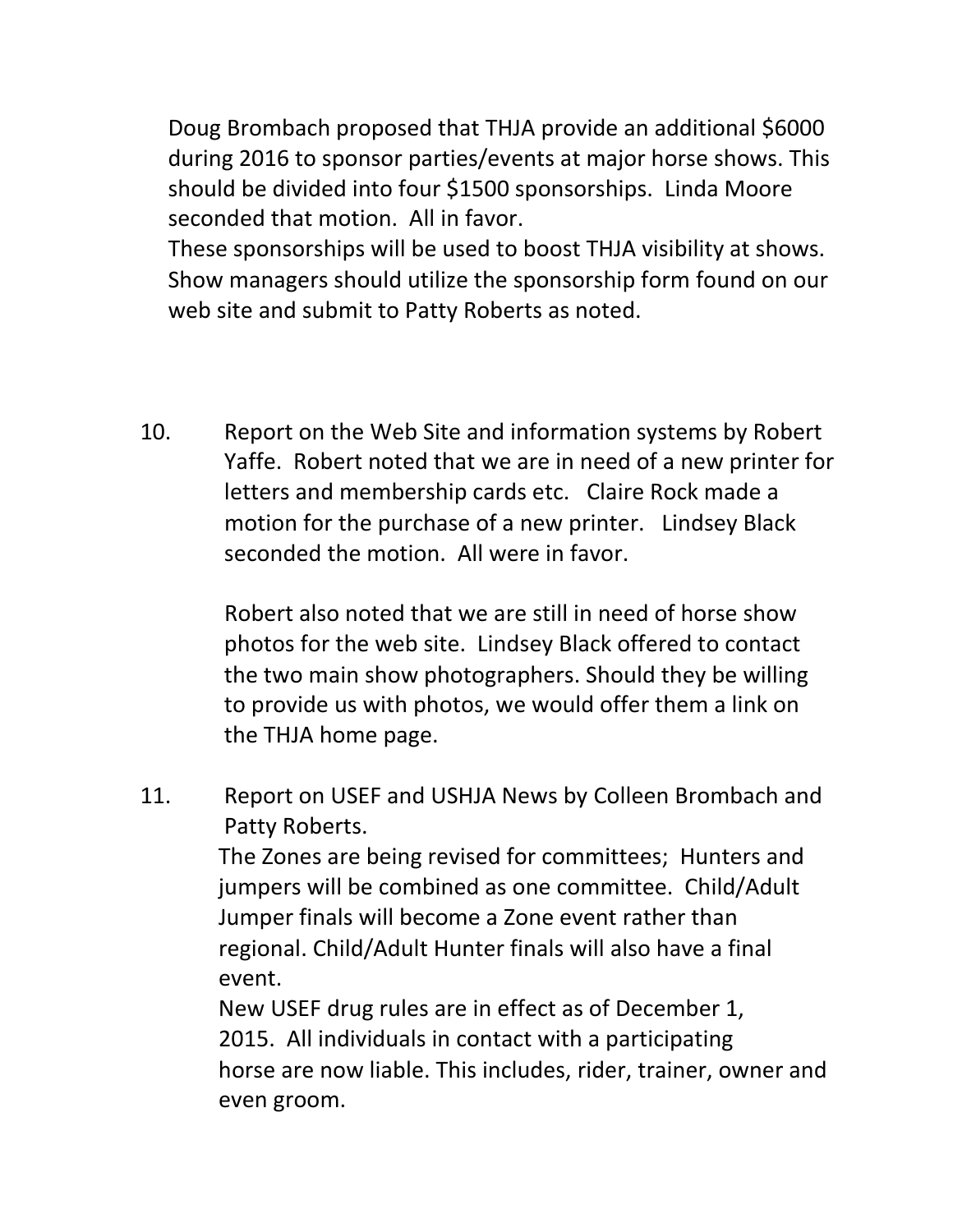- 12. Report on the Annual Awards Banquet by Colleen Brombach. Attendance for this year's banquet is down from last year. Gift baskets will be given to all attendees. Table centerpieces will be given away. Lots of great raffle items and auction items Vicki Hunton volunteered to chair the 2017 Banquet in Houston. The annual weekend events will be held January 6 and 7.
- 13. Other Agenda items:
	- a.) Update on the bronze thank you gift for owners of GSWEC. Suzanne Warmack noted that the bronze is complete and ready to be presented. Patty Roberts will contact the family to find out if it may be presented prior to the Grand Prix at Pin Oak or during the Spring Gathering Horse Show..
	- b.) Recognition of the Take 2 Thoroughbred program by THJA per Suzanne Warmack. Suzanne noted that many TB owners have contacted her in regards to recognition by THJA at the banquet etc. After discussion, it was determined that Suzanne would contact Adele (the head of the Take 2 program) regarding this matter since Take 2 already has its own awards etc. We also do not wish to dilute the THJA awards ceremony with awards from outside organizations.
	- c.) Colleen Brombach made a motion to make Mike McCormick a THJA Director Emeritus. Matt Cyphert seconded that motion. All were in favor.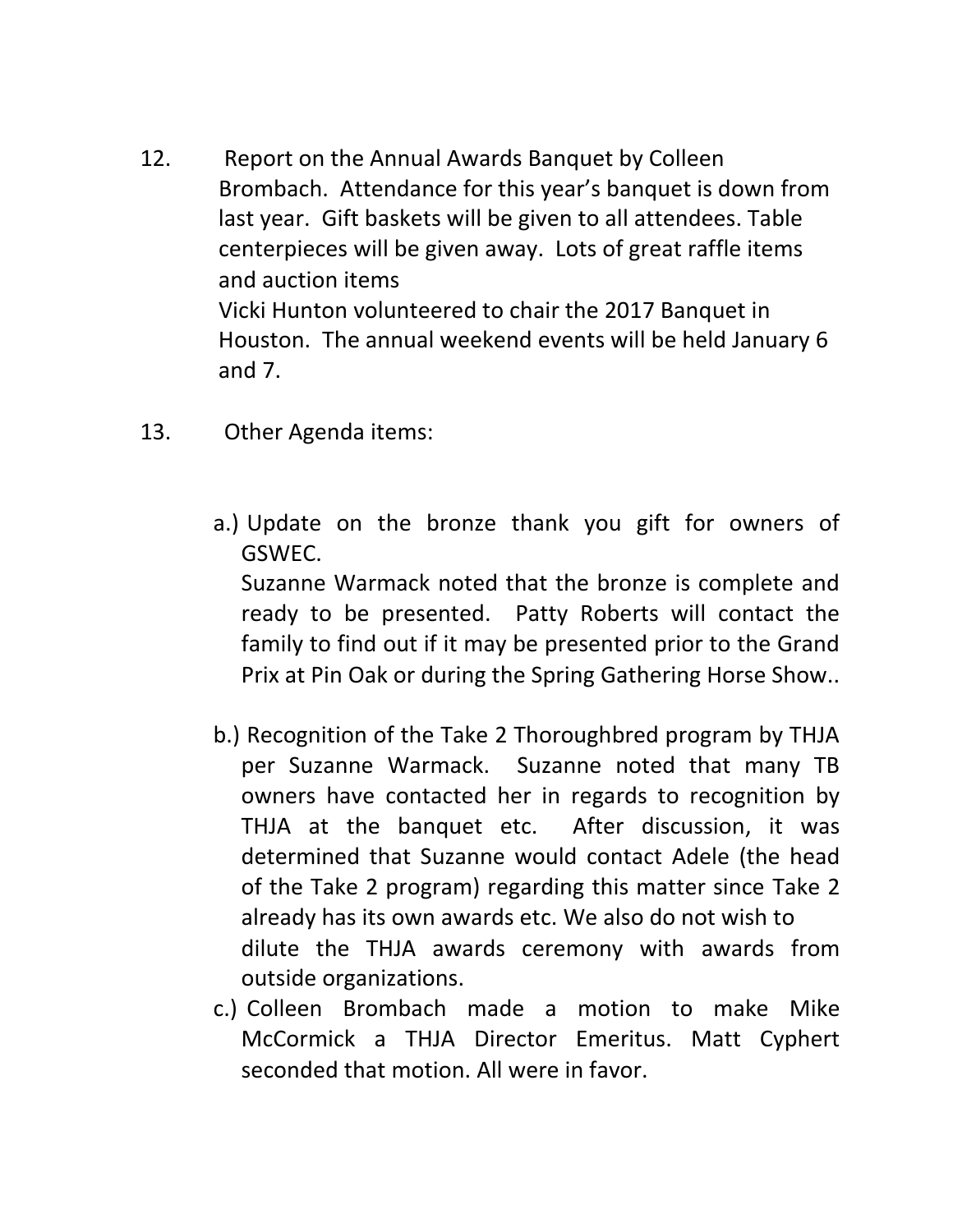d.) Claire Rock asked to revisit the vote from September's special meeting regarding a THJA sponsored Handy Hunter Challenge and a THJA sponsored Child / Adult Jumper classic. No action has been taken on this vote since the last meeting.

Claire Rock will send out an email to all show managers making them aware of the two proposed sponsorships at \$5000 each. The email will also cover the available event sponsorships as voted upon in item #9. It will be first come first served. Sponsorship forms are available on the THJA web site.

- e.) Matt Cyphert noted that THJA had not presented a Lifetime Achievement award in several years. Lindsey Black proposed that each year at the annual meeting, when we determine the following year's banquet location and date, that we also vote upon a Lifetime Achievement award to be presented. Matt Cyphert made a motion that George and Claudine Pletcher be the recipients of the award at the 2017 THJA banquet. Lindsey Black seconded that motion. All were in favor. Lindsey will inform Peter Pletcher of our decision.
- f.) Colleen Brombach made a motion that we develop a perpetual trophy or plaque to be displayed at all future annual banquets with the names of all Lifetime Achievement Award recipients engraved on it. Also, that bios for these award recipients be on the THJA web site
- g.)Doug Brombach motioned to allow AJ Designs to make and sell THJA logo apparel. This would include Ball caps, jackets, Polo shirts and sweatshirts. Steve Lang seconded that motion. All were in favor.
- h.) Colleen handed out copies of a proposal by Susan Schindler of Horsemans News. This proposal concerned the publication of a magazine covering the Texas horse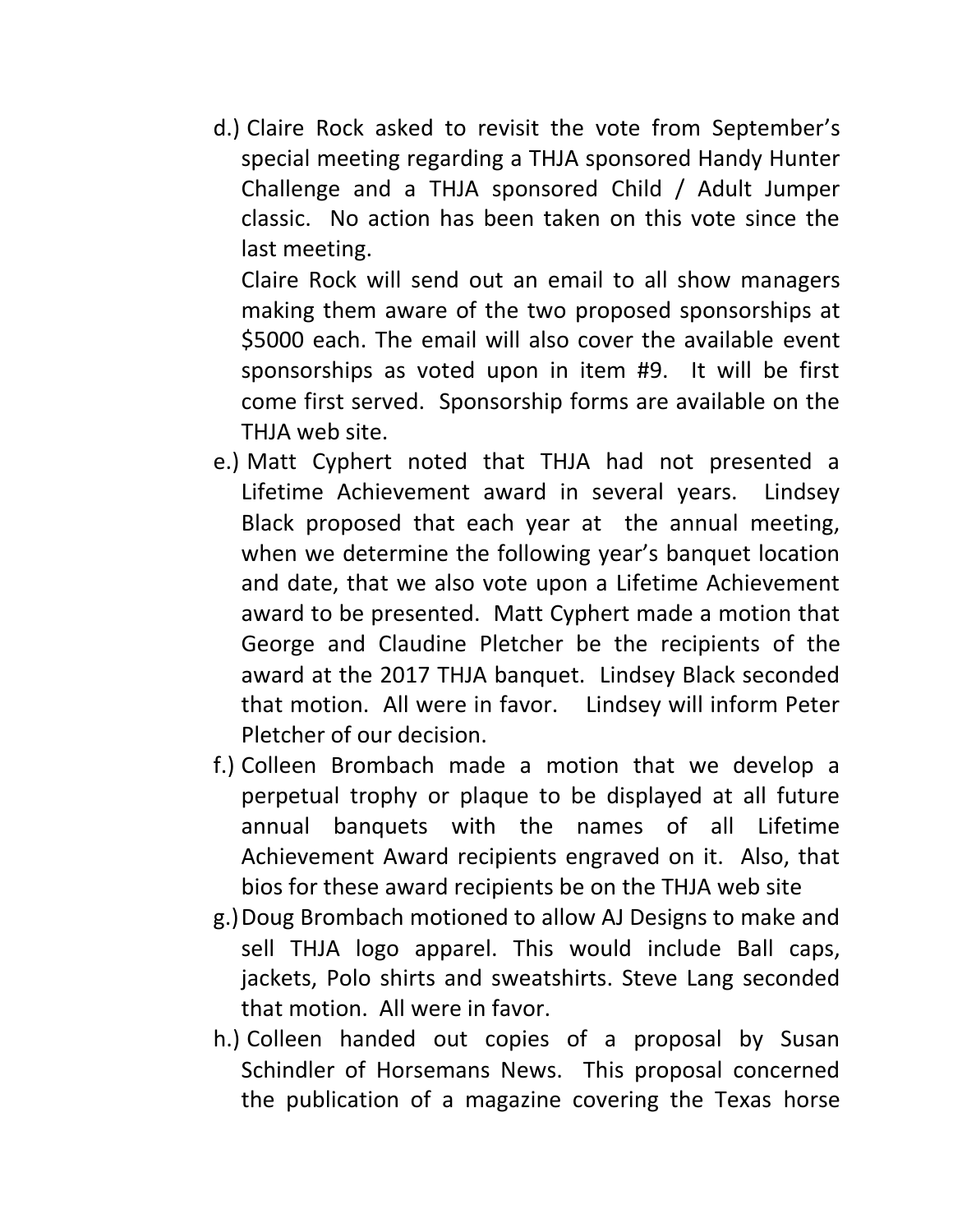industry – all disciplines. The proposal requested that THJA participate through providing editorial information, news etc as well as mailing to membership. Suzanne Warmack volunteered to contact Susan Schindler for further details and report back at the April meeting.

14. Election of the Executive Committee Slate and passing of President position. Steve Lang nominated Jessica Harries to assume the role of second vice-president for THJA. Claire Rock seconded the motion. All were in favor. Lindsey Black moves from the position of first vice-president to that of President. Colleen Brombach will become a member of the Executive Committee. Steve Lang's tenure on the Executive Committee has ended.

 The new Executive Committee slate is as follows: President – Lindsey Black 1<sup>st</sup> Vice President – Suzanne Warmack 2<sup>nd</sup> Vice President – Jessica Harries Treasurer – Linda Moore Secretary – Claire Rock Colleen Brombach Kim Cox Robert Yaffe

15. The next THJA Board Meeting will be Wednesday, April 6